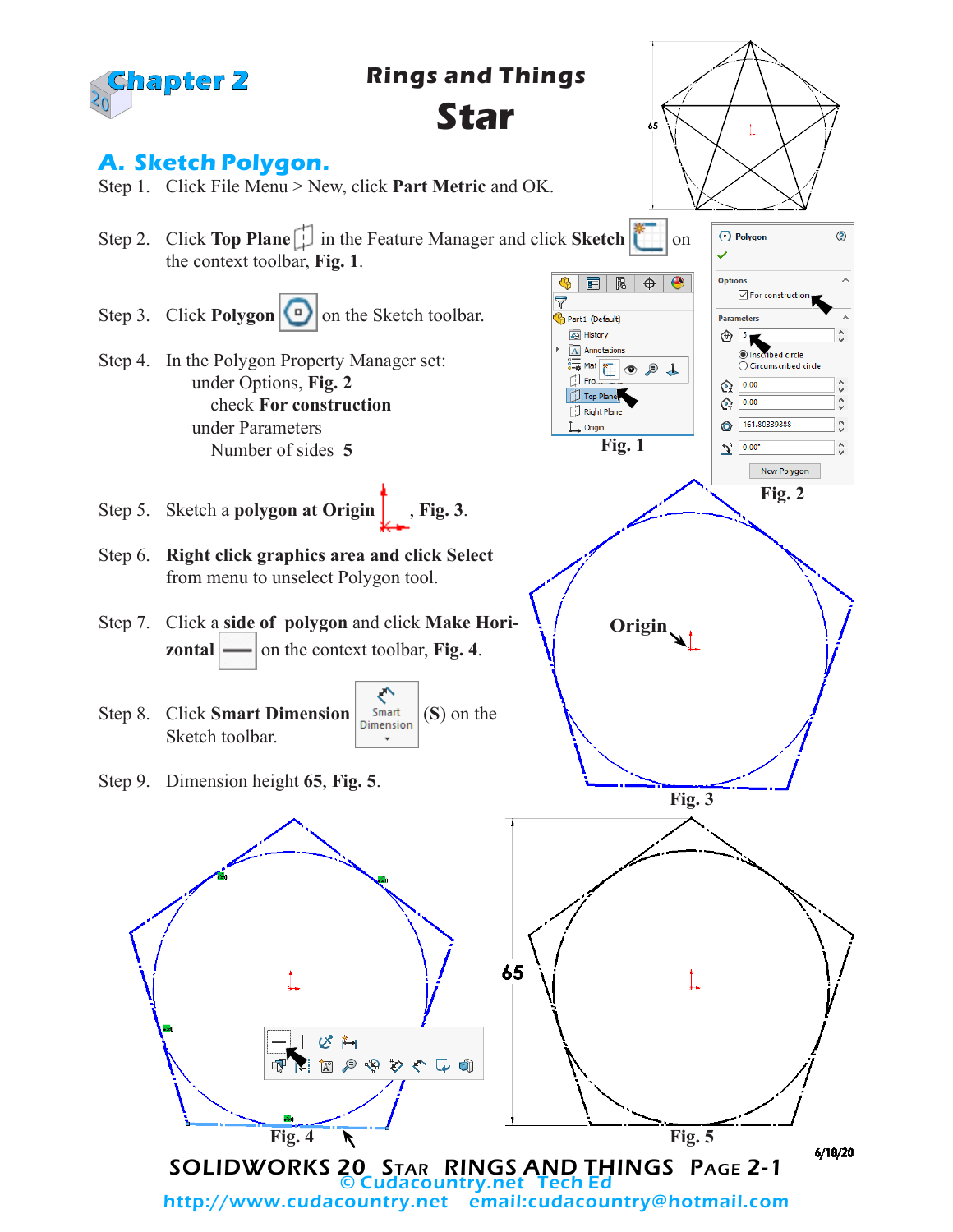

SOLIDWORKS 20 Star RINGS AND THINGS Page 2-2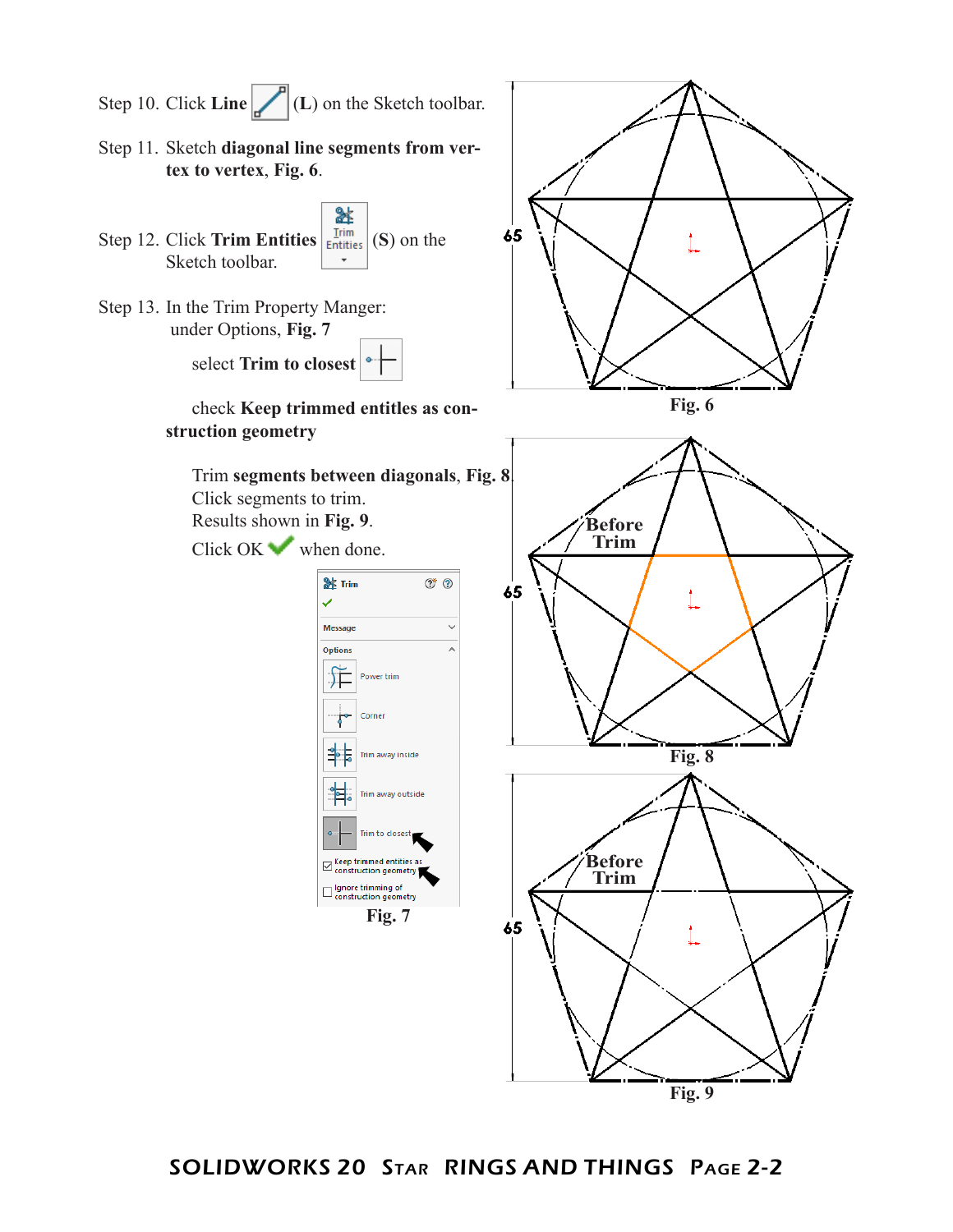## **B. Save as "STAR".**

Step 1. Click File Menu > Save As.

Step 2. Key-in **STAR** for the filename and press ENTER.